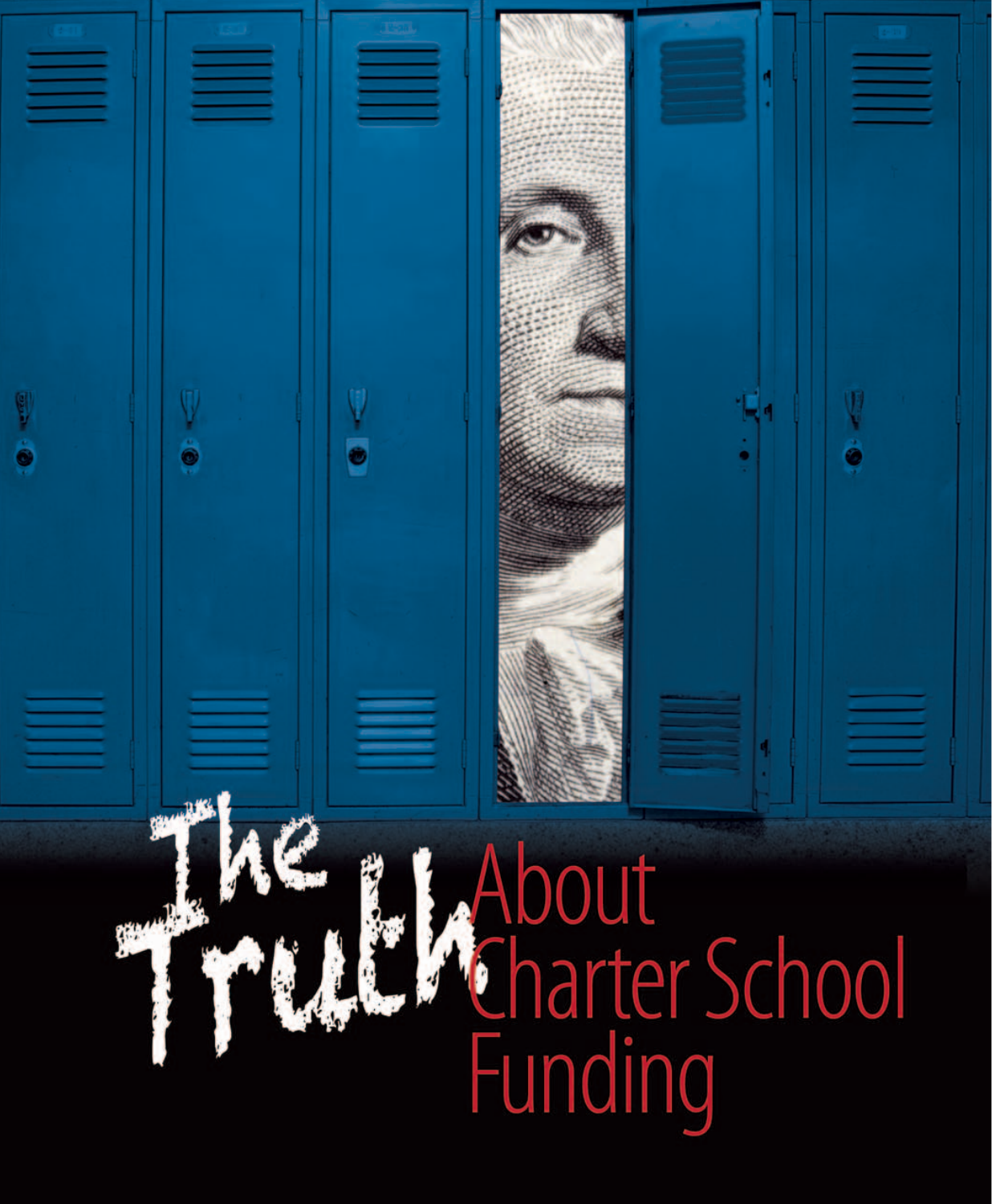## **FACT:**MONEY FOLLOWS STUDENTS



#### **ENROLLMENT STATISTICS:** Birmingham City School System 2001-02, 2011-12

The Birmingham City Public School system has seen a **33% decrease** in student population over the past ten years. This decrease has resulted in an estimated **\$100,000,000 of lost funding**, due to state and federal funds following the students. The primary reason for changes in student enrollments has been migration to other public school systems, independent private schools, or home schooling. Better public school options through increased flexibility and public charter schools could have kept students and funding in Birmingham.

\* Trussville schools opened in 2005, resulting in a decrease in Jefferson County enrollment to 35,834.



**EXAMPLE:**Student transfers from a school in the

**Birmingham City School System**to a school in the **Hoover School System**.

- When a student transfers from a **Birmingham City School** to a **Hoover School**, all state funding transfers with the student if the transfer occurs before school starts in August or within the first 20 days of the school year. If after the first 20 days, the state funds follow the student at the beginning of the next school year.
- All parties accept this as routine and it is routinely accepted.
- Once enrolled in the **Hoover School**, local funding and federal funding stays in Hoover.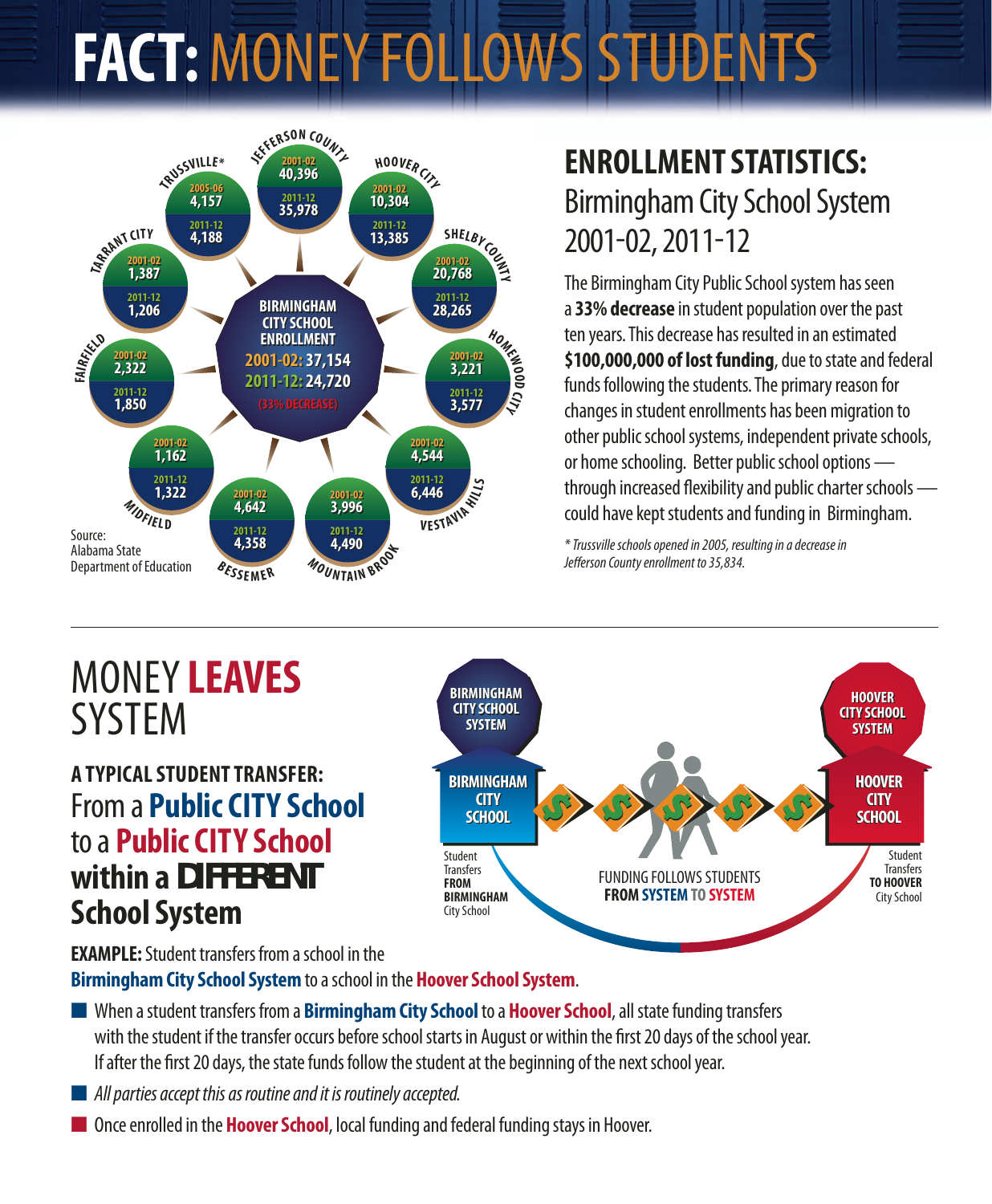# **FACT:**MONEY FOLLOWS STUDENTS

## MONEY **STAYS**WITHIN THE SAME SYSTEM

#### **A TYPICAL STUDENT TRANSFER:** From a **Public CITY School** to a **Public CITY Schoolwithin the SAME School System**

- The local, state and federal funding for the transferring student **goes with the student from School A to School B**.
- **School A** loses the student and there is no opposition; it is an accepted and fair practice.



- **School A** loses one or more students through a transfer and everyone (state legislators, local school board members, local superintendents of education, principals, teachers, support personnel, parents, etc.) recognize and accept this procedure as the only fair and equitable manner to fund schools.
- **School A** has to adjust expenses (reduce staff and other costs) as it loses students and **School B** has to adjust expenses (add staff and other costs) as it gains students.

## MONEY **STAYS**WITHIN THE SAME SYSTEM

#### **A TYPICAL STUDENT TRANSFER:** From a **Public CITY School** to a **Public CHARTER School within Birmingham**

■ When a student transfers from a **Birmingham City Public School (School A)** to a **Public Charter School** within the City of Birmingham, local, state and federal funding would follow the student, just as it currently does in every transfer.



- Since transfers from one public school within a school system to another public school in the same system are routine and routinely accepted by all parties, why would a transfer from Public School A to a Public Charter School be any different?
- **Public Charter Schools** keep the funding at home.